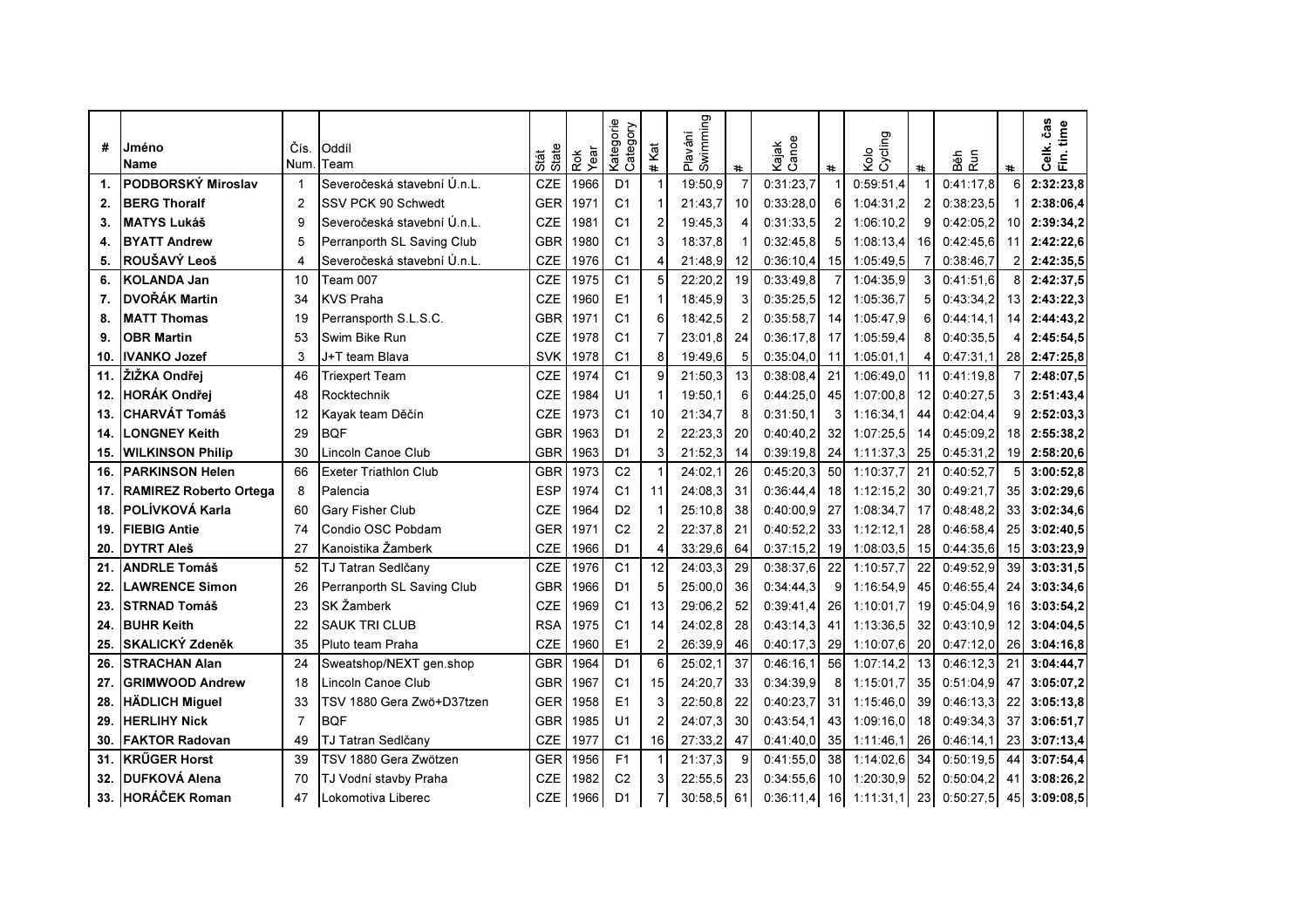| 34. | <b>IDERHAM Simon</b>          | 20 | <b>GBR Team</b>             |            | GBR 1967 | C <sub>1</sub> | 17 <sup>1</sup> | 21:53.4 | 15              | 0:38:51.7 | 23              | 1:15:23.4 | 37 | 0:53:35.7 | 52              | 3:09:44,2    |
|-----|-------------------------------|----|-----------------------------|------------|----------|----------------|-----------------|---------|-----------------|-----------|-----------------|-----------|----|-----------|-----------------|--------------|
| 35. | <b>BUROW Katrin</b>           | 65 | TuS Neukoelln Berlin        | <b>GER</b> | 1976     | C <sub>2</sub> | 4               | 24:02.5 | 27              | 0:44:46.3 | 47              | 1:11:50,4 | 27 | 0:49:16.1 |                 | 34 3:09:55,3 |
| 36. | <b>MAREŠ Libor</b>            | 6  | SK Vyhlídka Šternberk       | <b>CZE</b> | 1969     | C <sub>1</sub> | 18              | 22:18.5 | 18 <sup>1</sup> | 0:51:47.5 | 62              | 1:06:28.8 | 10 | 0:49:22.3 | 36 <sup>°</sup> | 3:09:57.1    |
| 37. | <b>KOCUM Miroslav</b>         | 42 | Lokomotiva Liberec          | <b>CZE</b> | 1945     | H1             |                 | 31:01.1 | 62              | 0:35:52.1 | 13 <sup>l</sup> | 1:15:59.5 | 42 | 0:47:12.0 | 27              | 3:10:04,7    |
| 38. | <b>ELIS Miloš</b>             | 51 | Pluto team Praha            | <b>CZE</b> | 1957     | E1             | 4               | 25:52.4 | 40              | 0:40:22.1 | 30 <sup>l</sup> | 1:13:12.4 | 31 | 0:50:51.5 | 46              | 3:10:18,4    |
| 39. | ŠIML Jan                      | 25 | <b>NOVIS TK Praha</b>       | CZE        | 1967     | C <sub>1</sub> | 19              | 21:57.6 | 17              | 0:44:58.1 | 48              | 1:15:51,2 | 41 | 0:48:26.1 | 30 <sub>l</sub> | 3:11:13,0    |
| 40. | <b>KOBERA Jiří</b>            | 31 | KK Jiskra Týn nad Vltavou   | <b>CZE</b> | 1961     | E1             | 5               | 26:03.0 | 41              | 0:37:18,3 | 20 <sub>l</sub> | 1:19:38,6 | 51 | 0:50:14,6 |                 | 42 3:13:14,5 |
| 41. | <b>KEET Wayne</b>             | 15 | <b>SAUK TRI CLUB</b>        | <b>RSA</b> | 1973     | C <sub>1</sub> | 20              | 24:15,4 | 32              | 0:52:11,3 | 63              | 1:12:12,3 | 29 | 0:45:05.5 | 17              | 3:13:44,5    |
| 42. | <b>RIOSA Nic</b>              | 11 | <b>WCMC</b>                 | NZE        | 1971     | C <sub>1</sub> | 21              | 24:21.3 | 34              | 0:31:50,2 | 4               | 1:33:05.0 | 66 | 0:46:03.1 | <b>20</b>       | 3:15:19.6    |
| 43. | <b>WHITINGHAM-JONES Davil</b> | 16 | <b>SAUK TRI CLUB</b>        | <b>RSA</b> | 1972     | C <sub>1</sub> | 22              | 26:08.3 | 42              | 0:44:21.4 | 44              | 1:15:47.5 | 40 | 0:50:00.0 | 40              | 3:16:17,2    |
| 44. | LUTZOVÁ Gabriela              | 64 | ŠKP Poprad                  | <b>SVK</b> | 1980     | C <sub>2</sub> |                 | 21:55.3 | 16              | 0:46:05.5 | 54              | 1:15:04,2 | 36 | 0:53:33.8 | 51              | 3:16:38.8    |
| 45. | <b>ASHLEY Jean</b>            | 72 | <b>GB QUAD TEAM</b>         | <b>GBR</b> | 1958     | E <sub>2</sub> |                 | 26:33.3 | 44              | 0:41:29,0 | 34              | 1:21:14,0 | 53 | 0:49:39,6 | 38 <sup>l</sup> | 3:18:55,9    |
| 46. | <b>MEJZLÍK Petr</b>           | 32 | TJ JE Dukovany              | <b>CZE</b> | 1959     | E1             | 6               | 25:15,4 | 39              | 0:46:09,0 | 55              | 1:13:57.3 | 33 | 0:54:21,4 | 54              | 3:19:43,1    |
| 47. | <b>HARENBERG Silke</b>        | 61 | <b>PSV Braunschweig</b>     | <b>GER</b> | 1968     | C <sub>2</sub> | 61              | 24:54.8 | 35              | 0:43:18.8 | 421             | 1:19:09.0 | 49 | 0:52:38.0 | 49              | 3:20:00,6    |
| 48. | <b>HART Peter</b>             | 38 | <b>BQF</b>                  | <b>GBR</b> | 1951     | G1             |                 | 28:46.7 | 50 <sub>l</sub> | 0:42:57,8 | 40I             | 1:16:31,0 | 43 | 0:51:54.9 | 48              | 3:20:10,4    |
| 49. | <b>COLLIER Ken</b>            | 50 | Scunthorpe Tri.             | <b>GBR</b> | 1956     | F1             |                 | 30:32.1 | 58              | 0:50:11.9 | 601             | 1:11:36.3 | 24 | 0:48:10.7 | <b>29</b>       | 3:20:31.0    |
| 50. | <b>SMITH Kevin</b>            | 14 | <b>SAUK TRI CLUB</b>        | <b>RSA</b> | 1974     | C <sub>1</sub> | 23              | 28:42.3 | 49              | 0:45:02,2 | 49              | 1:18:53,0 | 47 | 0:48:43,4 |                 | 32 3:21:20,9 |
| 51. | <b>ROSENMEIER Monika</b>      | 68 | TSV 1880 Gera Zwötzen       | <b>GER</b> | 1962     | D <sub>2</sub> | 2               | 21:45.1 | 11              | 0:44:26,4 | 46              | 1:22:22,0 | 55 | 0:54:07.7 | 53              | 3:22:41,2    |
| 52. | <b>CAPOUŠEK Miroslav</b>      | 13 | Sokol Hradec Králové        | <b>CZE</b> | 1970     | C <sub>1</sub> | 24              | 23:31.3 | 25              | 0:41:44,1 | 36I             | 1:15:43.0 | 38 | 1:02:24.1 | 64              | 3:23:22.5    |
| 53. | <b>CRAIG Sean</b>             | 17 | <b>SAUK TRI CLUB</b>        | <b>RSA</b> | 1977     | C <sub>1</sub> | 25              | 29:45.5 | 55              | 0:47:26.8 | 58              | 1:17:43.3 | 46 | 0:48:34.6 | 31              | 3:23:30,2    |
| 54. | <b>HÁLA Luboš</b>             | 28 | Spartak Modřany             | <b>CZE</b> | 1964     | D <sub>1</sub> | 8               | 30:06.1 | 57              | 0:47:22.0 | 57              | 1:19:03.7 | 48 | 0:50:17.5 | 43              | 3:26:49,3    |
| 55. | ŠKÁLOVÁ Ilona                 | 69 | Penco Racing Team           | <b>CZE</b> | 1963     | D <sub>2</sub> | 3               | 29:56,7 | 56              | 0:40:11,6 | 28              | 1:24:35,0 | 58 | 0:54:30,2 | 55              | 3:29:13,5    |
| 56. | <b>PEGG Martyn</b>            | 21 | <b>GBR Team</b>             | <b>GBR</b> | 1973     | C <sub>1</sub> | 26              | 31:48,5 | 63              | 0:39:24,8 | 25              | 1:22:19,1 | 54 | 0:56:55.2 | 56              | 3:30:27,6    |
| 57. | <b>WALKER Catherine</b>       | 71 | <b>SAUK TRI CLUB</b>        | <b>RSA</b> | 1980     | C <sub>2</sub> |                 | 26:37,9 | 45              | 0:45:20.6 | 51              | 1:25:15.4 | 61 | 0:53:30.9 | 50 <sub>1</sub> | 3:30:44.8    |
| 58. | <b>CRAIG Tracey</b>           | 63 | <b>SAUK TRI CLUB</b>        | <b>RSA</b> | 1978     | C <sub>2</sub> | 8               | 26:16.4 | 43              | 0:45:43.2 | 53 <sub>l</sub> | 1:23:01.2 | 56 | 0:57:33.8 | 58              | 3:32:34,6    |
| 59. | <b>MIELKE Karsten</b>         | 36 | <b>KC Lampertheim</b>       | <b>GER</b> | 1961     | E1             |                 | 28:24.2 | 48              | 0:48:29,2 | 59              | 1:19:21.8 | 50 | 0:57:39.2 | 59              | 3:33:54,4    |
| 60. | <b>MIELKE Ellen</b>           | 67 | Just Me Pfungstadt          | <b>GER</b> | 1962     | D <sub>2</sub> |                 | 29:01.2 | 51              | 0:41:47,1 | 37              | 1:25:11,9 | 60 | 1:01:32,4 |                 | 62 3:37:32,6 |
| 61. | <b>GENDEK Jerzy</b>           | 40 | KZ KOTWICA ROGOZNO          | POL        | 1947     | G <sub>1</sub> |                 | 37:07.2 | 66              | 0:42:13.0 | 39              | 1:25:09.0 | 59 | 0:57:31.6 | 57              | 3:42:00,8    |
| 62. | <b>MEIXNER Miloslav</b>       | 37 | SK Vyhlídka Šternberk       | <b>CZE</b> | 1955     | F1             | 3               | 29:29.9 | 54              | 0:53:44,5 | 65 I            | 1:23:14.4 | 57 | 0:58:18.7 | 60              | 3:44:47,5    |
| 63. | <b>MAZIARZ Edward</b>         | 43 | <b>UKS Karpatka Karpacz</b> | POL        | 1938     | $\mathsf{I}$   |                 | 33:34.8 | 65              | 0:45:40,3 | 52              | 1:27:35,6 | 64 | 1:01:37,8 |                 | 63 3:48:28,5 |
| 64. | <b>NUCCI Julie</b>            | 62 | <b>SAUK TRI CLUB</b>        | <b>RSA</b> | 1977     | C <sub>2</sub> | 9               | 30:37.0 | 60              | 0:51:23,8 | 61              | 1:27:27.5 | 63 | 1:00:41.8 | 61              | 3:50:10,1    |
| 65. | JAROŠ Roman                   | 45 | R Team                      | <b>CZE</b> | 1962     | D <sub>1</sub> | 9               | 29:12.8 | 53              | 0:56:44.3 | 66 I            | 1:26:34,6 | 62 | 1:05:37,8 |                 | 65 3:58:09,5 |
| 66. | <b>ZAHRADNÍK Pavel</b>        | 44 | SK Vyhlídka Šternberk       | <b>CZE</b> | 1938     | 11             |                 | 42:42.3 | 67              | 0:52:17.6 | 64              | 1:28:52.0 | 65 | 1:08:14.1 | 66              | 4:12:06.0    |
|     | 67. MOSSAKOWSKÁ Magdaler      | 73 | Jelenia Gora                | POL        | 1956     | F <sub>2</sub> |                 | 30:33,3 | 59              | 1:03:31.3 | 67              | 1:43:49.2 | 67 | 1:21:02.2 |                 | 67 4:38:56,0 |